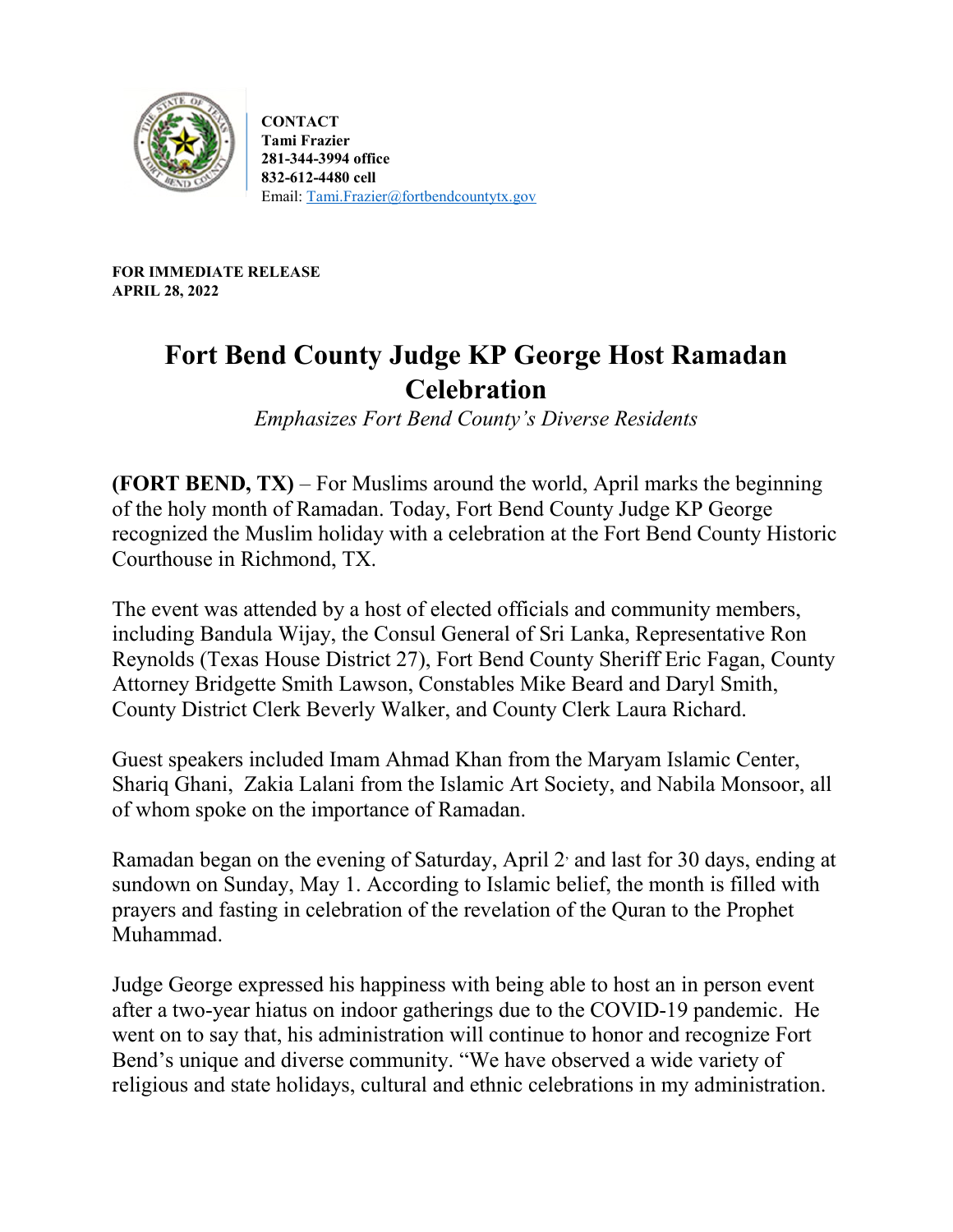We are educating and learning from each other because we have such respect for our diverse community," said George.



-###-